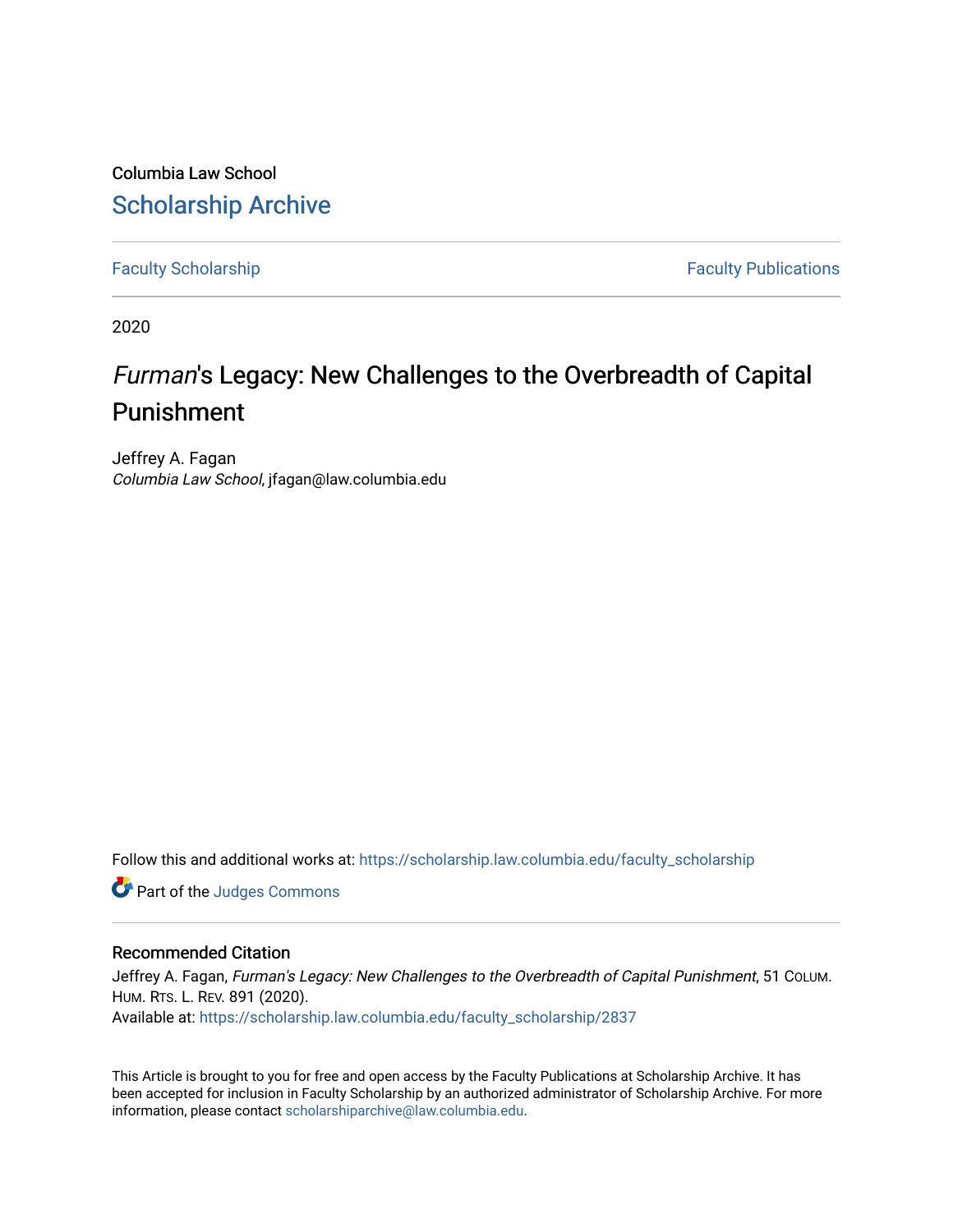## SYMPOSIUM: *FURMAN'S* **LEGACY: NEW CHALLENGES** TO THE OVERBREADTH OF CAPITAL **PUNISHMENT**

### INTRODUCTION

#### Jeffrey Fagan\*

A 2018 decision in the Arizona Supreme Court raised new strong claims that the death penalty in the U.S. has become a "fatal lottery,"<sup>1</sup> with critical implications for its constitutionality and its future in American criminal law. <sup>2</sup>In the case, *Hidalgo v. Arizona,* the defense provided preliminary evidence that over the past twenty years, nearly 98% of all first- and second-degree murder defendants in Maricopa County-the state's largest county and location of the nation's fifth largest city—were death-eligible.<sup>3</sup> The Arizona Supreme

Isidor and Seville Sulzbacher Professor of Law, Columbia Law School; Professor of Epidemiology, Mailman School of Public Health, Columbia University. We thank the Academy for Justice at the Sandra Day O'Connor College of Law at Arizona State University for its generous support for the Symposium. The Academy for Justice is dedicated to making non-partisan, fact-based academic research available to broad audiences with the goal of creating a criminal justice system in which actual practices reflect best practices.

<sup>1.</sup> Scott Phillips & Alena Simon, *Is the Modern Death Penalty a Fatal Lottery? Texas as a Conservative Test,* 3 LAWS 85, 92 (2014) (describing the pattern of arbitrary and capricious death sentencing as a "fatal lottery").

<sup>2.</sup> Petition for Certiorari, Hidalgo v. Arizona, No. 17-251, 2017 WL 3531089 at \*1 (Aug. 14, 2017).

<sup>3.</sup> *Id.* Hidalgo's defense team submitted empirical evidence showing that of the 866 first degree murder cases prosecuted in Maricopa County between 2002 and 2012, 97.8% were capital-eligible. *See* CASSIA SPOHN, AGGRAVATING CIRCUMSTANCES IN FIRST-DEGREE MURDER CASES, MARICOPA COUNTY, AZ: 2002- 2012 (2018), https://ccj.asu.edu/sites/default/files/death penalty report.pdf [https://perma.cc/3TJK-FSNL]. Two different versions of the Arizona statute, one with 10 factors and a second with 14 factors, failed to perform the constitutionally required narrowing.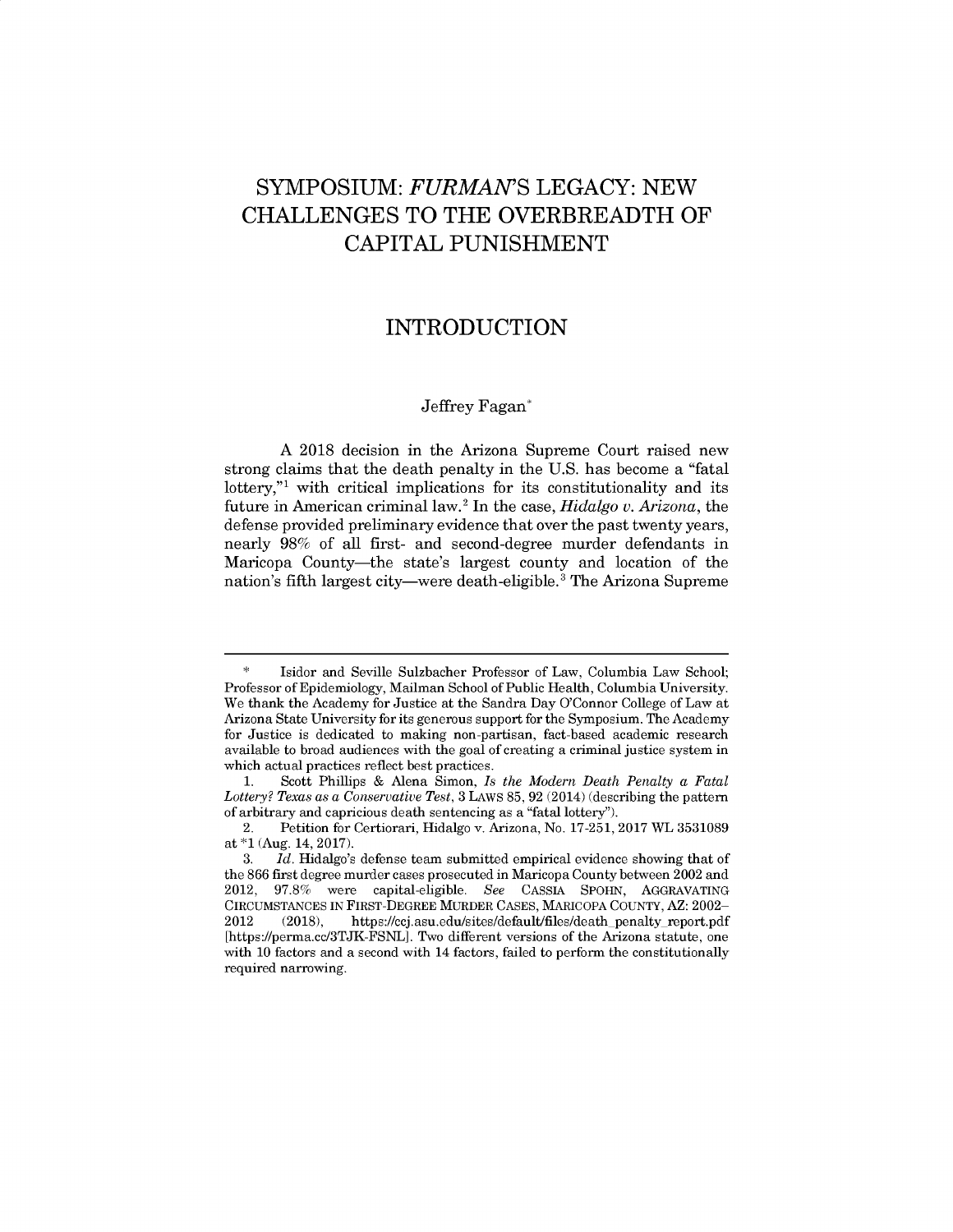Court conceded this point even as it rejected Mr. Hidalgo's appeal.<sup>4</sup> What the Arizona Supreme Court conceded, and what the evidence showed, was the expansive criteria for death eligibility made it impossible for states to "perform the 'constitutionally necessary' narrowing function at the stage of legislative definition" to prevent "a pattern of arbitrary and capricious sentencing. '5

Nearly fifty years ago, in *Furman* v. *Georgia,* the U.S. Supreme Court cited these same conditions as violating the Eighth Amendment's cruel and unusual punishment clause to rule the nation's death penalty statutes unconstitutional.<sup>6</sup> This overbreadth is exactly the opposite of the constitutional requirements set forth over fifty years ago in *Furman7* and four years later in *Gregg,<sup>8</sup>*seminal U.S. Supreme Court decisions that changed the landscape of capital punishment and created the architecture of the modem death penalty. These cases sought to avoid not only arbitrary but racist outcomes by narrowing capital punishment to a very small subset of cases.<sup>9</sup>

6. *Furman,* 408 U.S. at 295; *see* David C. Baldus, George Woodworth, Michael Laurence, Jeffrey Fagan, Catherine M. Grosso & Richard Newell, Furman *at 40: Constitutional Challenges from California's Failure to (Again) Narrow Death Eligibility,* 16 J. EMP. LEG. STUD. 693 (2019).

7. *Furman,* 408 U.S. at 313 (1972) (White, J., concurring) (stating that a death -sentencing procedure is unconstitutional if it provides "no meaningful basis for distinguishing the few cases in which [death] is imposed from the many cases in which it is not.").

8. 428 U.S. 153, 189 (1976) (plurality opinion) ("Furman mandates that where discretion is afforded a sentencing body on a matter so grave as the determination of whether a human life should be taken or spared, that discretion must be suitably directed and limited so as to minimize the risk of wholly arbitrary and capricious action.").

9. The *Furman* Court linked arbitrary patterns of sentencing with racial disparities in sentencing: "It would seem to be incontestable that the death penalty inflicted on one defendant is 'unusual' if it discriminates against him by reason of his race, religion, wealth, social position, or class, or if it is imposed under a procedure that gives room for the play of such prejudices." 408 U.S. at 242 (Douglas, J., concurring); *see also* Catherine M. Grosso, Jeffrey Fagan, Michael Laurence, David Baldus, George Woodworth & Richard Newell, *Death by Stereotype: Race, Ethnicity and California's Failure to Implement* Furman's *Narrowing Requirement,*

892

<sup>4.</sup> State v. Hidalgo, 390 P.3d 783, 791 (Ariz. 2017) (assuming that "Hidalgo is right in his factual assertion that nearly every charged first degree murder could support at least one aggravating circumstance").

<sup>5.</sup> *Id. See also* Hidalgo v. Arizona, 138 S. Ct. 1054, 1057 (2018) (Breyer, J., statement respecting the denial of certiorari) (quoting Zant v. Stephens, 462 U.S. 862, 878 (1983)). The *Furman* Court stated that narrowing was necessary to avoid a pattern of arbitrary and capricious punishments that would violate the Eighth Amendment's prohibition against cruel and unusual punishment. Furman v. Georgia, 408 U.S. 238, 295 (1972).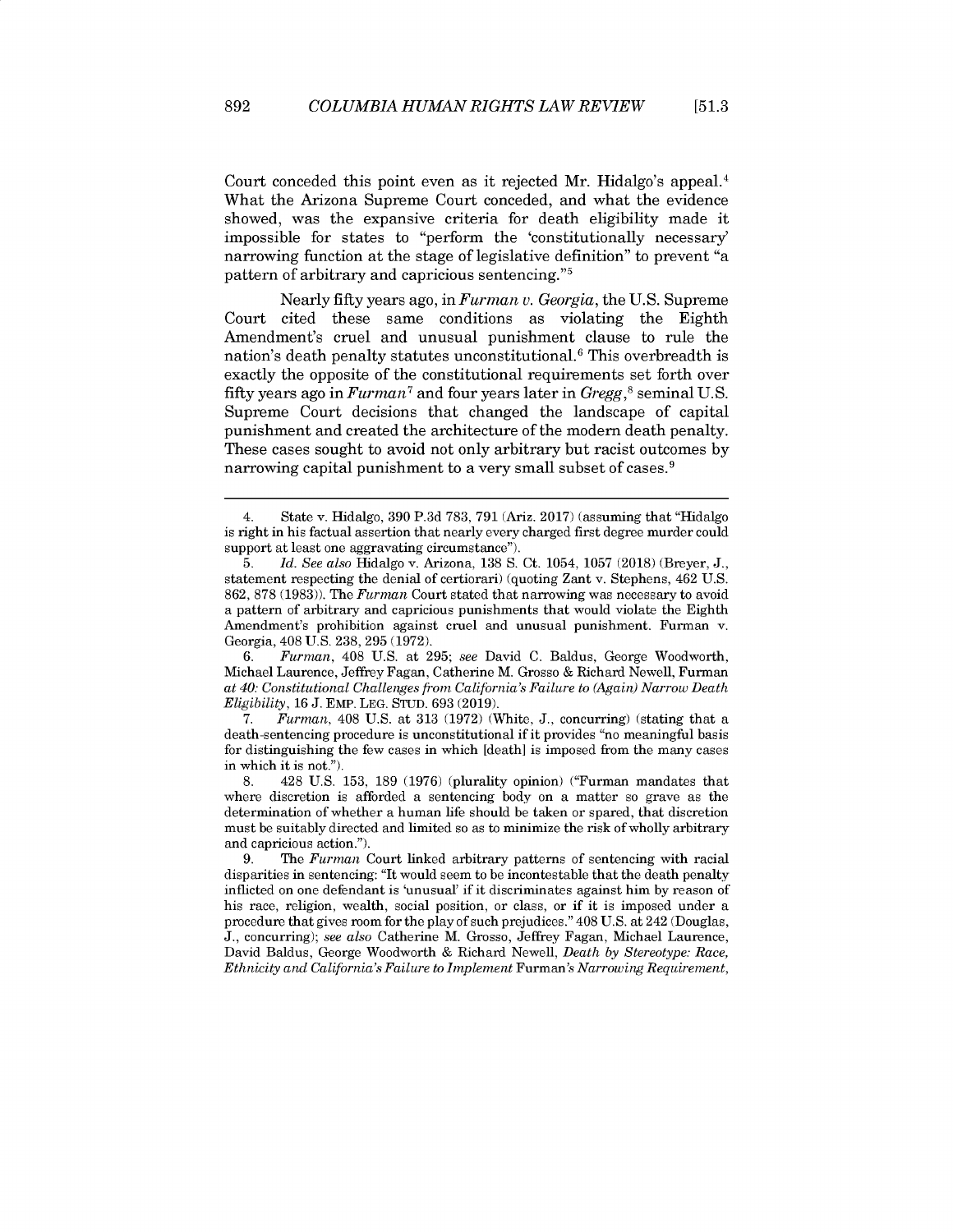Following the denial by the Arizona Supreme Court but citing its acceptance of the validity of his evidentiary claim, Mr. Hidalgo turned to the U.S. Supreme Court for a review of Arizona's capital sentencing statute. He again advanced his claim that with so many aggravating circumstances, almost every defendant convicted of firstdegree murder would be eligible for the death penalty, a gross violation of *Furman's* narrowing requirement and in violation of the Eighth Amendment's cruel and unusual punishment clause.<sup>10</sup>

Although the Supreme Court declined to take the *Hidalgo*  $case,$ <sup>11</sup> Justice Breyer and three other Justices issued a statement calling for further analysis of whether states have complied with the narrowing requirements set forth in the two core cases of *Furman* and *Gregg.* <sup>12</sup> Breyer's statement noted that "evidence of this kind warrants" careful attention and evaluation." $13$  He went on to say that "capital" defendants may have the opportunity to fully develop a record with the kind of empirical evidence" that can put these claims to a constitutional test.<sup>14</sup>

Justice Breyer's Statement signaled that four sitting Justices shared deep concerns about whether "states perform the 'constitutionally necessary' narrowing function at the stage of *legislative* definition" to prevent "a pattern of arbitrary and capricious sentencing."<sup>15</sup> The Statement went a step further, suggesting a willingness to ask whether statutes, *in their operation,* are constitutionally suspect, and to apply empirical evidence to address this question. The *Furman* questions have expanded since the

<sup>66</sup> UCLA L. REV. 1394 (2019) (finding that several of California's aggravating circumstances are applied disparately based on the race or ethnicity of the defendant).

<sup>10.</sup> Petition for Certiorari, Hidalgo v. Arizona, No. 17-251, 2017 WL 3531089 at **\*1** (Aug. 14, 2017). Following *Gregg,* Arizona provided nine statutory aggravators. At the time of Hidalgo's conviction, the Arizona statute contained 10 aggravators. By the time Mr. Hidalgo filed his petition for certiorari, Arizona had 14. Subsequently, on April 10, 2019, the Arizona Governor signed legislation that removed or significantly modified three of the statutory aggravators: (1) if the defendant created a grave risk of death to another person in addition to the person murdered; (2) if the offense was committed in a cold, calculated manner without pretense of moral or legal justification; and (3) if the defendant used a remote stun gun in the commission of the offense as defined in the statute. *See* ARIZ. REV. STAT. ANN. § 13-751 (2019).

<sup>11.</sup> Hidalgo v. Arizona, 138 **S.** Ct. 1054, 1054 (2018).

<sup>12.</sup> *Id.* (Breyer, J., statement respecting the denial of certiorari).

<sup>13.</sup> *Id.* at 1057.

<sup>14.</sup> *Id.*

<sup>15.</sup> *Id.*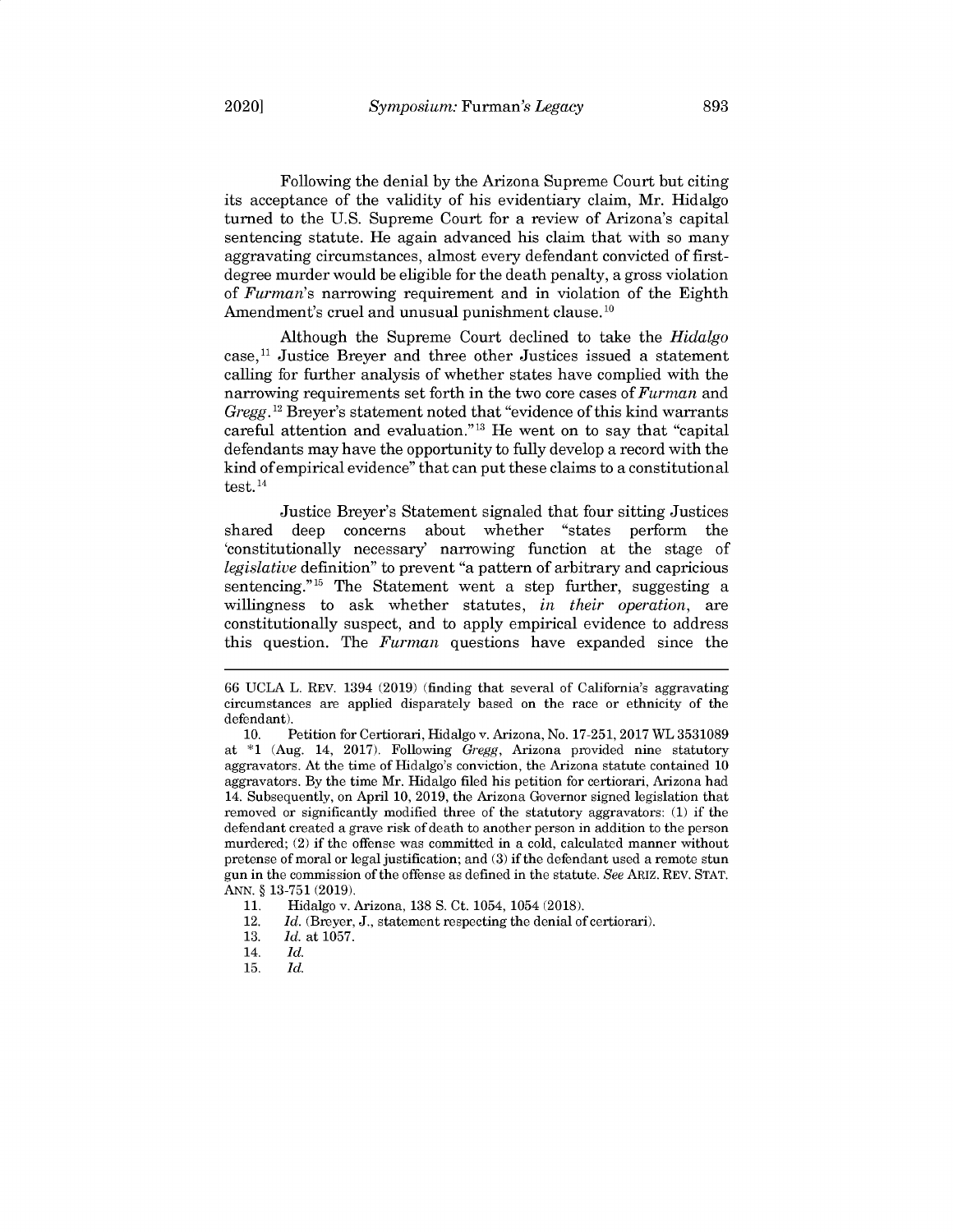resumption of executions following *Gregg.* What now matters is not just the statutory architecture of death eligibility-the number of aggravators-but also their scope or reach and their ability to narrow to distinguish "the few cases in which [the death penalty] is imposed from the many cases in which it is not." $16$ 

Developing the fact record that Justice Breyer suggests would provide the basis for assessing the constitutionality of a death penalty statute requires a set of thorough, well-designed empirical studies of potentially death-eligible homicides spanning several decades and across several statutory contexts. Determining the breadth of Arizona's and other states' statutes requires analyses of the underlying facts of thousands of homicide cases to estimate the rate of death eligibility among them. Because there is no centralized repository of this information, these studies require the collection of records from multiple courthouses and law enforcement agencies, systematic encoding of the information, and analyses tailored to specific statutory eras to determine how broadly the statute operates. It is a daunting challenge, but one that a community of scholars is prepared to meet. The essays in this Symposium are a first step in that direction.

### INTRODUCTION TO THE SYMPOSIUM

This Symposium introduces new research from death sentencing states and local jurisdictions to begin the task of meeting Justice Breyer's challenge. Researchers and legal scholars convened at Columbia Law School in October 2019 to present empirical and doctrinal scholarship that examines the extent and sources of the overbreadth of capital statutes that was shown fifty years ago in *Furman.* That overbreadth has re-emerged to show that the failure to narrow is endemic in many of the nation's death sentencing statutes. These contributions illustrate several features of both statutory design and the institutional practices that replicate the conditions cited by the *Furman* court to produce regimes of overbreadth, arbitrariness and racial and ethnic disparities.

Professors Catherine Grosso, Barbara O'Brien, and Julie Roberts follow the blueprint designed by Anthony Amsterdam in 2007

<sup>16.</sup> Furman v. Georgia, 408 U.S. 238, 313 (White, J., concurring); see John Mills, How to Assess the Real World Application of a Capital Sentencing Statute: A Response to Professor Flanders' Comment, 51 U.C. DAVIS L. REV. ONLINE **77,** 80 (2017).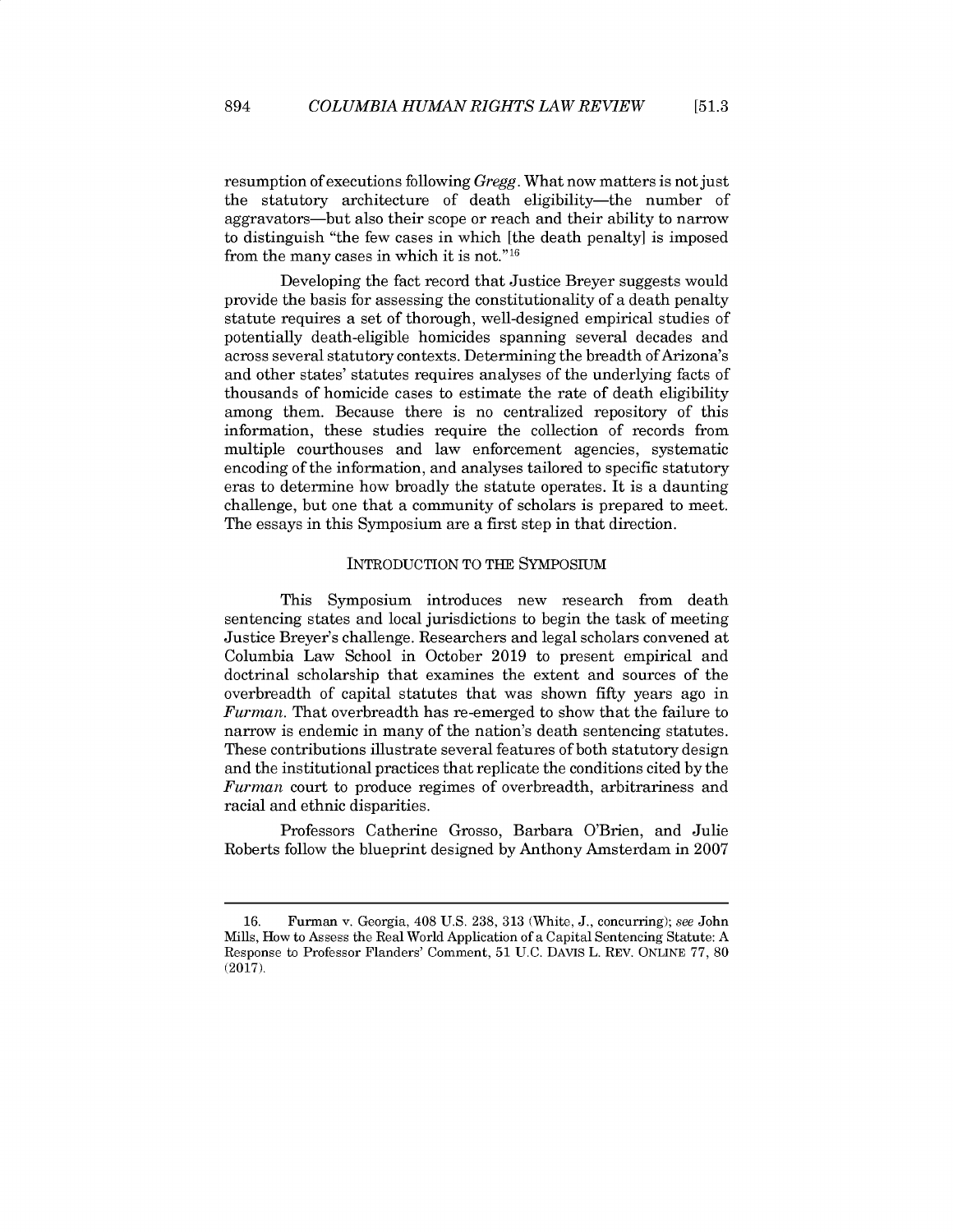in this law review<sup>17</sup> to develop a thick case study of death charging and sentencing practices in Hamilton County, Ohio. **18** The county, which includes Cincinnati, sits on the southern border of Ohio, across the Ohio River from Kentucky. Its history reflects a set of customs and social structures that span both the southern U.S. states and their industrialized northern counterparts. The authors show that over a twenty-five-year period, racial discrimination combines with diffuse statutory eligibility criteria to animate and instantiate the twin concerns of the *Furman* court: arbitrary death sentences that are imposed in a discriminatory pattern on African-American defendants. Drawing on a historical record and longstanding patterns of discrimination by police and courts, their analysis shows the endogeneity of capital punishment and racial bias in everyday practices in the courts, built on a racially troubled policing regime. Their explanation of the sources and extent of disparate death-seeking follows what Professor Amsterdam envisioned in his call for analyses of death penalty statutes and practices in a rich and deeply contextualized manner.

Hannah Gorman and Margot Ravenscroft, each both a litigator and advocate, remind us that Florida has been among the most aggressive death sentencing states since *Furman,* and also among the most controversial. **19** Its record of legislative activism created a oneway ratchet to expand death eligibility starting almost immediately after the 1972 *Furman* ruling. Florida's statute includes twenty-six enumerated aggravators, <sup>2</sup>0 and it was one of the first states to create death eligibility for drug delivery in a death.<sup>21</sup> Florida's patterns of death sentencing, exonerations, and Supreme Court interventions set it apart from nearly every other death sentencing state. Florida's legislature has battled to retain its unrealistic and rigid view of intellectual disability, and delegates the narrowing function to the prosecutor, not the legislature, in a statutory design similar to the

<sup>17.</sup> Anthony G. Amsterdam, *Opening Remarks: Race and the Death Penalty Before and After* McCleskey, 39 COLUM. HUM. RTS. L. REV. 34, 49 (2007).

<sup>18.</sup> Catherine M. Grosso, Barbara O'Brien & Julie C. Roberts, *Local History, Practice, and Statistics: A Study on the Influence of Race on the Administration of Capital Punishment in Hamilton County, Ohio (January 1992-August* 2017), <sup>51</sup> COLUM. HUM. RTS. L. REV. 904 (2020).

<sup>19.</sup> Hannah L. Gorman & Margot Ravenscroft, *Hurricane Florida: The Hot and Cold Fronts of America's Most Active Death Row,* 51 COLUM. HUM. RTS. L. REV. 937 (2020).

<sup>20.</sup> FLA. STAT. § 782.04(1)(a) (2019).

<sup>21.</sup> FLA. STAT. §§ 782.04(3), 775.082 (2019).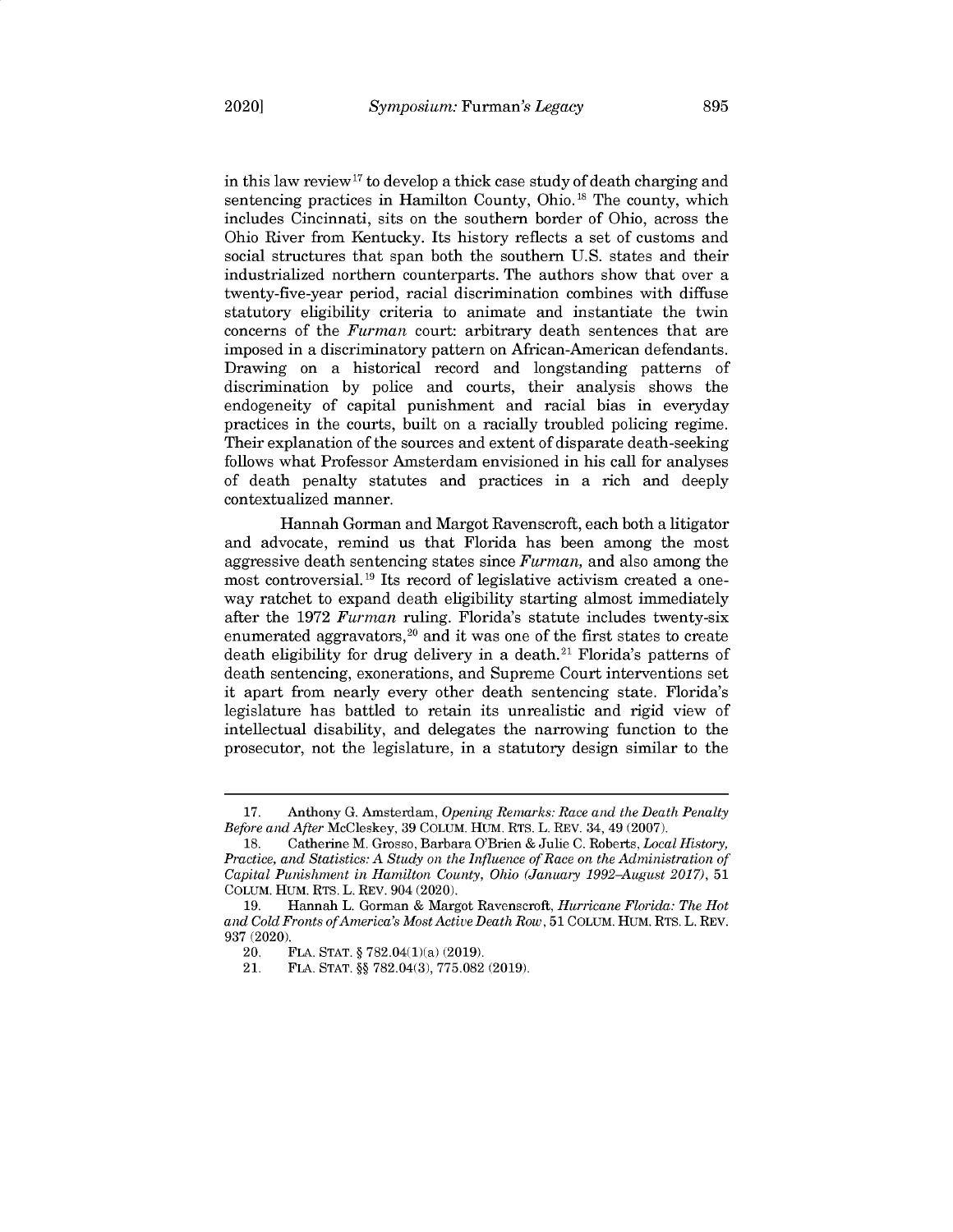defects that Justice Breyer cited in *Hidalgo.<sup>22</sup>*Gorman and Ravenscroft reveal empirically how the extent of regional disparity, exploitation by prosecutors of the non-unanimity requirement and statutory expansiveness, and the failure to regulate juror misunderstanding of such basic elements of law as mitigation, create a picture of a deregulated death penalty system and a dense matrix of *Furman* problems.

Alexis Hoag is a litigator with deep experience in the convergence of race and arbitrariness in regimes of capital punishment in the U.S. Her doctrinal contribution to the Symposium locates the overbreadth of capital punishment with its seemingly endemic racial disparity in Fourteenth Amendment equal protection doctrine.<sup>23</sup> She departs from the robust claims of racial bias in charging and sentencing of Black defendants, empirical claims that have been muted as constitutional bases of discrimination in the three decades since *McCleskey v. Kemp*<sup>24</sup> shut down such claims absent a smoking gun of intentional bias.<sup>25</sup> Hoag pivots to the robust empirical evidence of bias in charging and sentencing of killers of White victims, and the inattention by prosecutors in charging defendants of all races and ethnicities to justice for those victims.<sup>26</sup> This devaluation of Black life demands a constitutional remedy under Equal Protection, over and above the Eighth Amendment protections against arbitrary and capricious death sentences. This diminution of the value of life is the essence of Equal Protection law. But the rush to balance these scales without a surgical reduction in eligibility would inevitably worsen the problems of arbitrariness that infect the modem death penalty. For Hoag, abolition of the death penalty is the answer to resolve this tension and balance the values of all lives.

Professor Mona Lynch cites two constitutional flaws in California's expansive list of "special circumstances," or statutory

<sup>22.</sup> Hidalgo v. Arizona, 138 S. Ct. 1054, 1057 (2018) (Breyer, J., statement respecting the denial of certiorari).

<sup>23.</sup> Alexis Hoag, *Valuing Black Lives: A Case for Ending the Death Penalty,* 51 COLUM. HUM. RTS. L. REV. 985 (2020).

<sup>24.</sup> McCleskey v. Kemp, 481 U.S. 279 (1987).

<sup>25.</sup> *See* Amsterdam, *supra* note 17, at 45-47. *See, e.g.* Randal Kennedy, McCleskey v. Kemp: *Race, Capital Punishment, and the Supreme Court,* 101 Harv. L. Rev. 1388, 1392 (1988) (discussing in-group bias in black homicides).

<sup>26.</sup> Hoag is careful to locate the devaluation of Black victim lives but never loses sight of the deep and persistent bias toward Black defendants.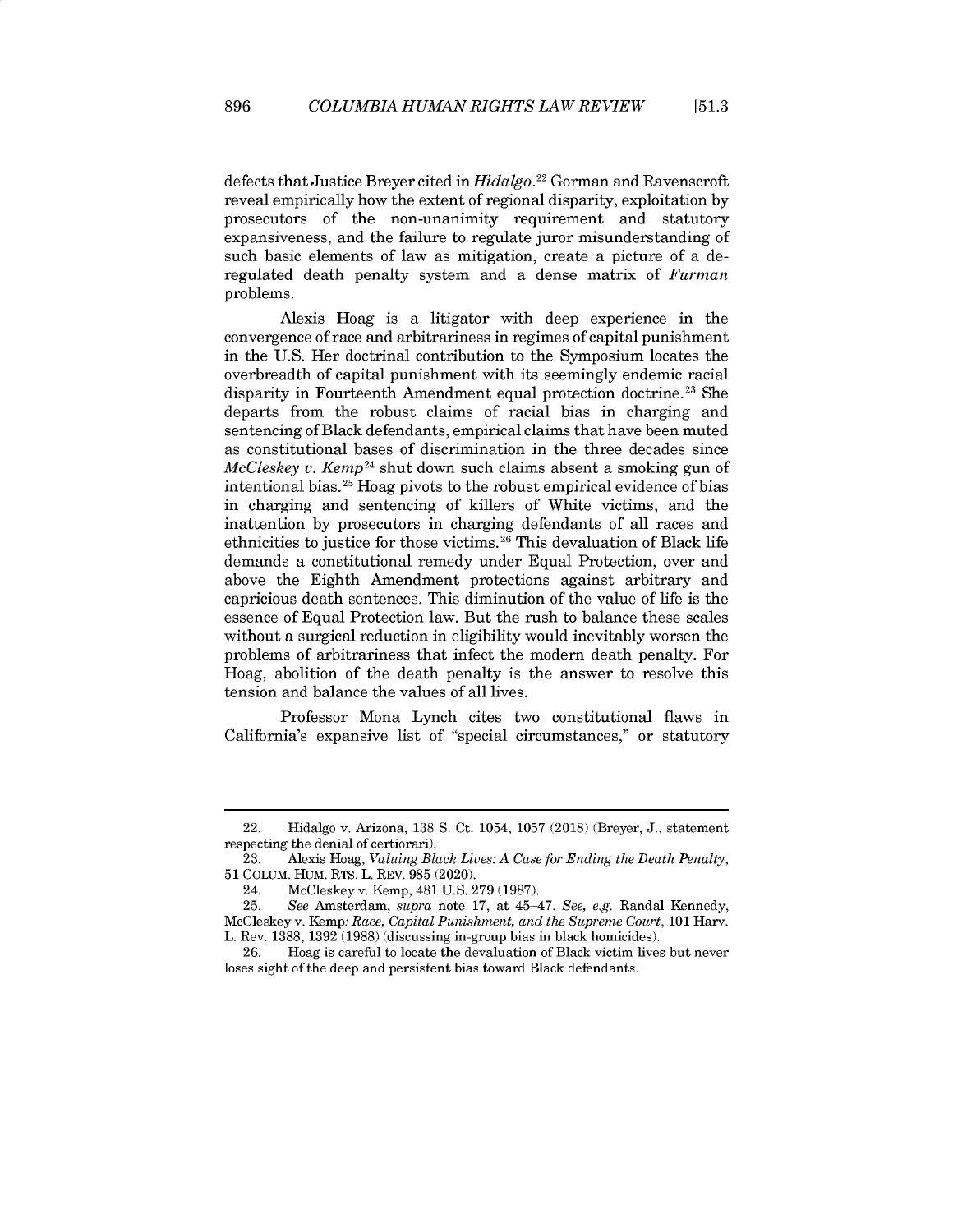aggravators.<sup>27</sup> First is the startling overbreadth of the California death eligibility statute.<sup>28</sup> If the legislature is responsible for the narrowing task proscribed by *Furman,<sup>29</sup>*then California has failed spectacularly.<sup>30</sup> The breadth of these eligibility factors creates an extraordinarily broad and heterogeneous defendant population. This leads directly to the second problem: the "messier' practice assigned to juries to decide whether the presence of one or more of these circumstances merits a death sentence. Lynch shows how jurors are "swamped" by these multiple indicia of death eligibility, and exerts undue influence on the jury's sentencing decision. The breadth of these factors burdens jurors who then have to weight these expansive and standardless criteria against mitigation evidence. That jurors have a hard time understanding and applying the law, and making life or death decisions, is revealed in startling and troubling results of a unique set of empirical studies.

Professors Scott Phillips and Trent Steidley expand on Phillips' earlier work on Texas' "fatal lottery" to develop evidence of a "systematic lottery" where certain victim-offender killings are systematically declared death eligible, while victim-offender cases are often ignored. <sup>31</sup>They restate the *Furman* and *Hidalgo* claims of arbitrariness and overbreadth as two sides of the same coin: death sentencing as so rare as to be "virtually random," and "yet death sentences are patterned by the race and gender of the victim." Phillips and Steidley make the trenchant insight into the intersection of the *Hidalgo* and *Furman* claims: that the death penalty can be indiscriminate and discriminatory at the same time. The work takes

<sup>27.</sup> Mona Lynch, *Double Duty: The Amplified Role of Special Circumstances in California's Capital Punishment System,* 51 COLUM. HUM. RTS. L. REV. 1010 (2020).

<sup>28.</sup> David C. Baldus et al., *Furman at 40,* supra note 6 (showing that over **90%** of first degree murder convictions are death eligible under California's "special circumstances.").

<sup>29.</sup> *Hidalgo,* 138 S. Ct. at 1054 (Breyer, J., statement respecting the denial of certiorari) ("To satisfy the 'narrowing requirement,' a state *legislature* must adopt *'statutory factors* which determine death eligibility' and thereby 'limit the class of murderers to which the death penalty may be applied."').

<sup>30.</sup> *See, e.g.,* Jonathan Simon & Christina Spaulding, *Tokens of Our Esteem: Aggravating Factors in the Era of Deregulated Death Penalties,* in THE KILLING STATE: CAPITAL PUNISHMENT IN LAW, POLITICS, AND CULTURE 81, 81 (Austin Sarat ed., 1999) (describing the continuous expansion of death eligibility by the California legislature for over a decade beginning with the reinstatement of the death penalty in 1977).

<sup>31.</sup> Scott Phillips & Trent Steidley, *A Systematic Lottery: The Texas Death Penalty, 1976 to 2016,* 51 COLUM. HUM. RTS. L. REV. 1043 (2020).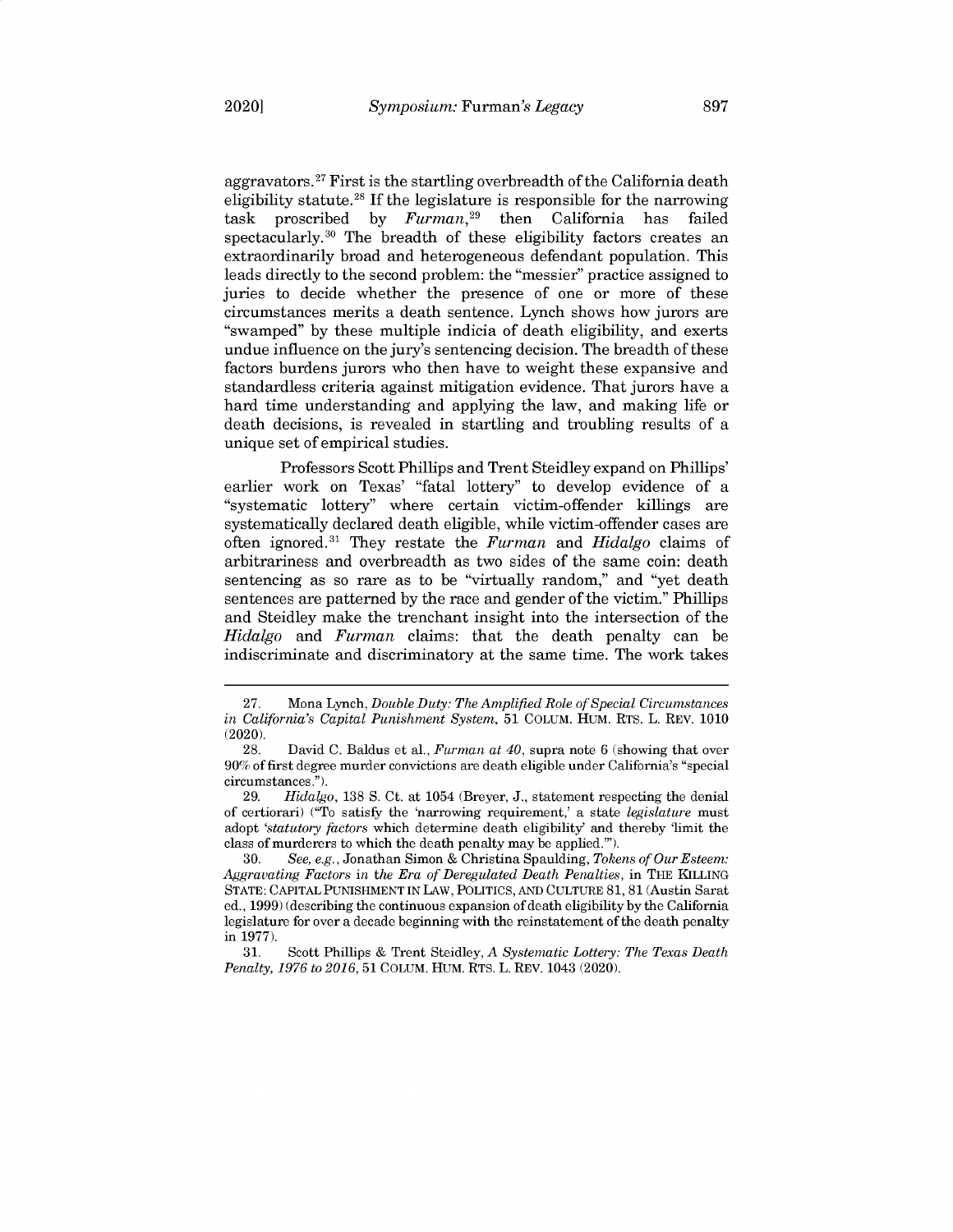**[51.3**

on added importance by focusing on Texas, the most active death sentencing and execution state in the U.S. since reinstatement of capital punishment following Gregg. <sup>3</sup>*<sup>2</sup>*

A critical implication of the *Hidalgo* litigation is its reliance on a single-county case study of Maricopa County.<sup>33</sup> Despite the limitations in the evidence record in *Hidalgo,* Justice Breyer's statement, signed by three other Justices, suggests that a singlecounty case study can have constitutional weight in the jurisprudence of capital punishment. Professors Steven Shatz, Michael Pierce, and Glenn Radelet provide evidence—from the largest single-county case study to date-of systematic bias in charging and sentencing, patterns that replicate the statewide evidence in *McCleskey* over thirty years ago showing particular bias in cases of Black defendants killing White victims. <sup>34</sup>Shatz and colleagues point out that the *McCleskey* court was amenable to "a sufficiently large single-county study" that can reproduce the statewide findings in that case. The patterns of bias and overbreadth in San Diego County align with Professor Lynch's showing of the potential for bias and error in the capacious death eligibility criteria in California. These discoveries, when viewed along Professor Grosso and colleagues' showing in Hamilton County (Ohio), begin to form what Amsterdam envisioned in his original blueprint:  $35$  a link between social contexts and empirical analyses to show an emerging pattern of county-level constitutional as applied defects in the administration of the death penalty. 36

<sup>32.</sup> Gregg v. Georgia, 428 U.S. 153, 189 (1976) (plurality opinion); *see Death Sentences in the United States Since* 1977, DEATH PENALTY INFO. CTR., https://deathpenaltyinfo.org/facts -and-research/sentencing-data/death-sentencesin -the -united-states -from- 1977 -by-state-and -by-year [https://perma.cc/PM3T-4RXW]; *Executions Overview,* DEATH PENALTY INFO. CTR., https://deathpenalty info.org/executions/executions -overview [https://perma.cc/3LDL-BLJ8].

<sup>33.</sup> The city of Phoenix in Maricopa County is the fifth most populous city in the U.S., the largest state capital, and the only state capital with a population of more than one million residents. Its land area is greater than New York, Los Angeles, or Chicago. Bernard Goth, *Take That, Philly: Phoenix Reclaims the Title of 5th-Largest U.S. City,* REPUBLIC (May 25, 2017), https://azc.cc/2rSz8Wl [https://perma.cc/JGP2-2JCZ].

<sup>34.</sup> Steven F. Shatz, Glenn L. Pierce & Michael L. Radelet, *Race, Ethnicity, and the Death Penalty in San Diego County: The Predictable Consequences of Excessive Discretion,* 51 COLuM. HUM. RTS. L. REV. 1072 (2020).

<sup>35.</sup> Amsterdam, supra note 17.

<sup>36.</sup> *See* Baldus et al., *supra* note 6; Grosso et al., *supra* note 9.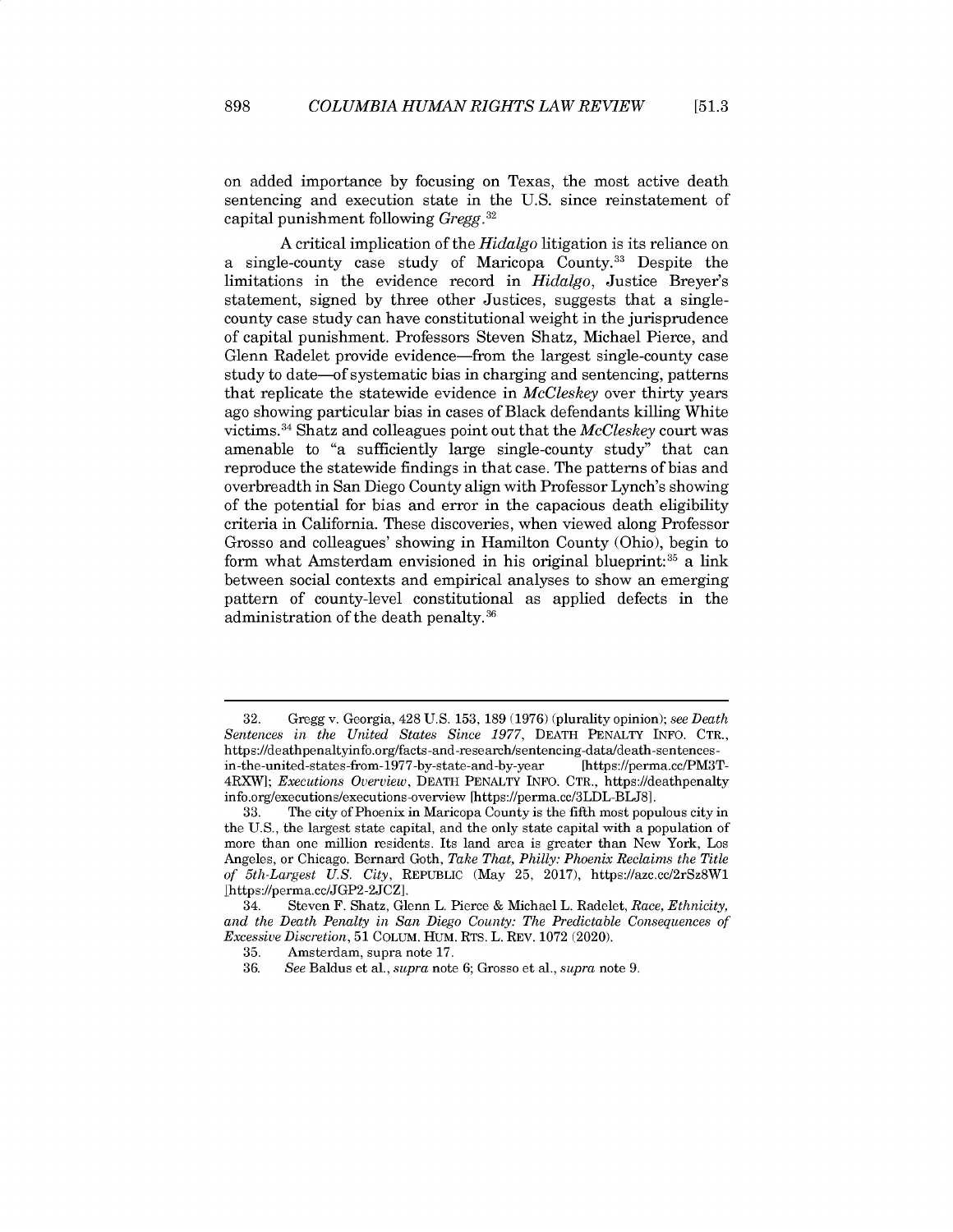Prior to the repeal of Colorado's death penalty statute<sup>37</sup> in March 2020,<sup>38</sup> research on overbreadth and racial discrimination in charging and sentencing in the state had revealed the pattern of constitutional defects that the *Furman*<sup>39</sup> Court had warned against nearly 50 years ago. <sup>4</sup>0 The essay in this volume by Professors Sam Kamin and Justin Marceau, *Hidalgo* v. *Arizona and Non-Narrowing Challenges,<sup>41</sup>*reveals not only the presence of the *Furman* defects of capricious, arbitrary and biased death sentencing in Colorado, but the presence of the same conditions of overbreadth that plagued the Arizona statute discussed by Justice Breyer in his statement in the denial of certiorari in *Hidalgo.<sup>42</sup>*Kamin and Marceau join the *Furman* and *Hidalgo* challenges to provide a blueprint for a state-level challenge highlighting the insurmountable obstacles to resolving the defects cited in *Furman* and the aspirations of the *Gregg<sup>43</sup>*design to remedy those flaws. Their focus on the capacity of a death statute to narrow provides the blueprint for the future empirical work, where the fundamental empirical facts about a statute's inability to narrow are transparent and are blended with the trial facts that draw directly on the defective statute, to provide a record that can only be denied if a court is willing to simply set aside its own constitutional foundations and precedents.

<sup>37.</sup> Colorado SB20-100 repealed the death penalty for all previously deatheligible crimes committed on or after July 1, 2020.

<sup>38.</sup> Andrew Kenney, *Colorado Death Penalty Abolished, Polis Commutes Sentences of Death Row Inmates,* COLORADO PUBLIC RADIO (Mar. 23, 2020), https://www.cpr.org/2020/03/23/polis-signs-death-penalty-repeal-commutessentences-of-death-row-inmates/ [https://perma.cc/B2GZ-TCS9].

<sup>39.</sup> Furman v. Georgia, 408 U.S. 238, 295 (1972). *See* Baldus et al., Furman *at 40, supra* note 6.

<sup>40.</sup> *See, e.g.,* Meg Beardsley, Sam Kamin, Justin Marceau, & Scott Phillips, *Disquieting Discretion: Race, Geography & the Colorado Death Penalty in the First Decade of the Twenty-First Century,* 92 DENV. L. REV. 431 (2015). Prior to repeal, Colorado juries had not handed down any death sentences in over a decade, and the state's last execution was in 1997. Colorado juries had not imposed any death sentences in a decade, and the state's last execution was more than 20 years ago, in 1997. In 2013, then-Governor John Hickenlooper imposed a moratorium on executions, calling the state's death penalty system flawed and inequitable. *Colorado Becomes the 22<sup>nd</sup> State to Abolish the Death Penalty, DEATH PENALTY* INFO. CTR. (Mar. 24, 2020), https://deathpenaltyinfo.org/news/colorado-becomes-22nd-state-to-abolish-death-penalty [https://perma.cc/9MY5-GQFE].

<sup>41.</sup> Sam Kamin & Justin Marceau, Hidalgo v. Arizona *and Non-Narrowing Challenges,* 51 COLUM. HUM. RTS. L. REV. 1101 (2020).

<sup>42.</sup> Hidalgo v. Arizona, 138 S. Ct. 1054, 1054 (2018) (statement of Breyer, J., respecting the denial of certiorari).

<sup>43.</sup> Gregg v Georgia, 428 U.S. 153, 189 (1976) (plurality opinion).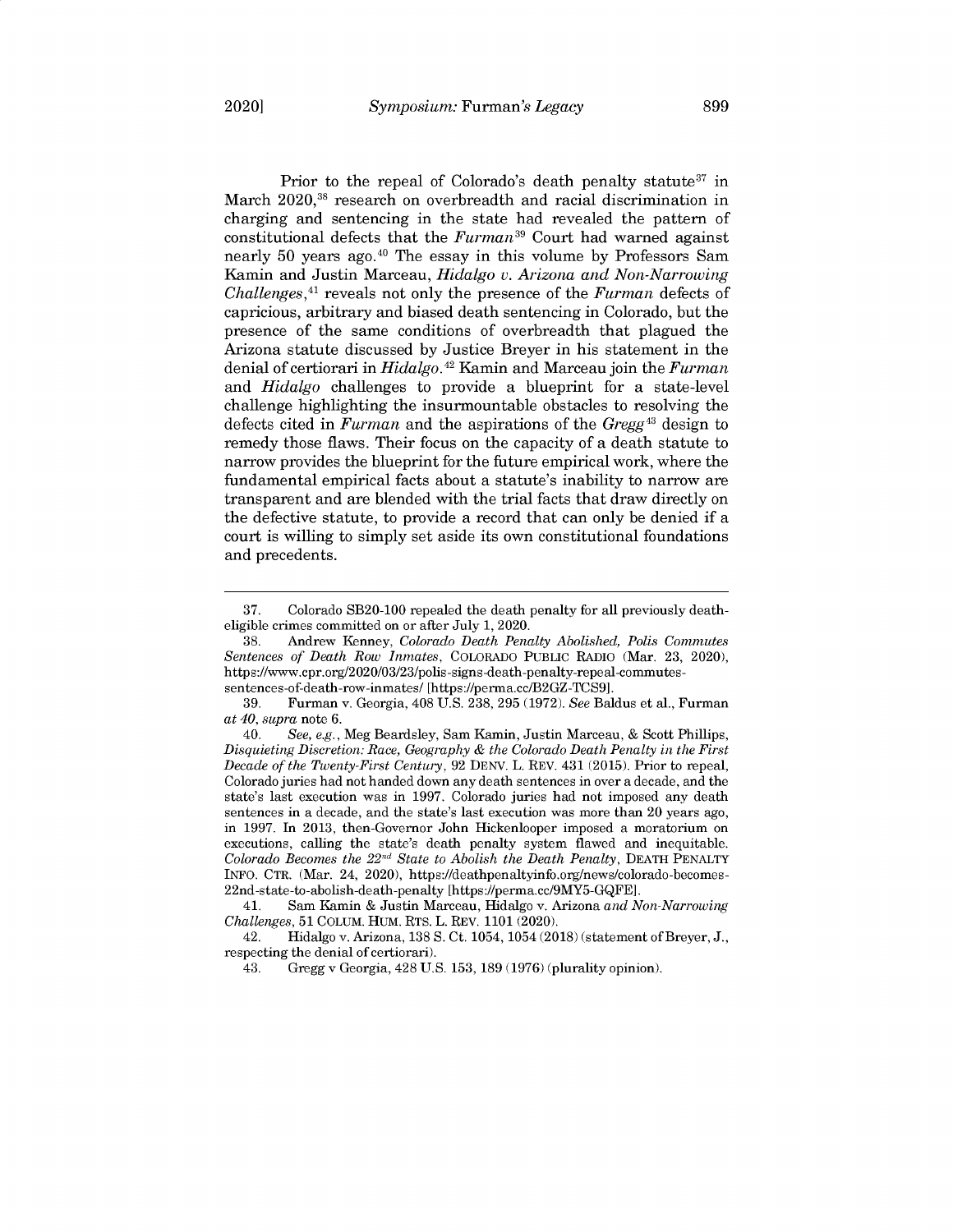In the final essay in the Symposium, *Restoring Empirical Evidence to the Pursuit of Evenhanded Capital Sentencing,* Joseph Perkovich, a capital defense attorney, revisits the *Hidalgo* holding in the Arizona Supreme Court<sup>44</sup> and the denial of certiorari by the U.S. Supreme Court.<sup>45</sup> He links Justice Breyer's call for an empirical assessment of the constitutional weight of statistical evidence to the precedents set in two earlier U.S. Supreme Court precedents that perhaps should have but didn't turn on statistical evidence: *Lockhart v. McCree<sup>46</sup>*and *McCleskey v. Kemp. <sup>4</sup> <sup>7</sup>*In each case, the Court turned a blind eye to evidence that it otherwise accepted as "methodologically valid": *Lockhart* on stacking the deck in jury composition with deathinclined jurors<sup>48</sup> and *McCleskey* on racial discrimination by prosecutors in their decisions to seek the death penalty. $49$  Like the evidence in *Hidalgo,* the facts in these cases carried enormous weight in the constitutional adjudication of capital punishment, but were swept away with some animus by the Court. Perkovich calls for the reversal of the Court's anti-science hostility toward the types of robust evidence proffered in each of these cases, asking instead for an open-minded and neutral embrace of the types of complex statistical evidence and experimentation that Justice Breyer and the other justices seek to apply in Hidalgo. His solution goes beyond the Hidalgo episode to create a place for carefully empirically crafted adjudicative facts to bear strong weight in resolving colorable constitutional claims on the death penalty. In doing so, Perkovich returns us to Professor Amsterdam's blueprint not just on claims of race bias, but on the necessity for a rich and deep body of empirical evidence to resolve constitutional challenges to capital punishment. 50

We are at a unique and critical moment in the future of the death penalty in the United States. Justice Breyer has opened a new path for researchers and legal scholars to assess the constitutionality of the death penalty, and to create a space for empirical facts that speak directly to the doctrinal issues in constitutional adjudication of capital punishment that have occupied the Court since well before

900

<sup>44.</sup> State v. Hidalgo, 390 P.3d 783 (Ariz. 2017).

<sup>45.</sup> *Hidalgo,* 138 **S.** Ct. at 1054.

<sup>46. 476</sup> U.S. 162 (1986).

<sup>47. 481</sup> U.S. 270 (1987).

<sup>48. 476</sup> U.S. at 173.

<sup>49.</sup> McCleskey v. Kemp, 481 U.S. 279, 308 (1987).

<sup>50.</sup> Amsterdam, *Opening Remarks: Race and the Death Penalty Before and After* McCleskey, *supra* note 17.